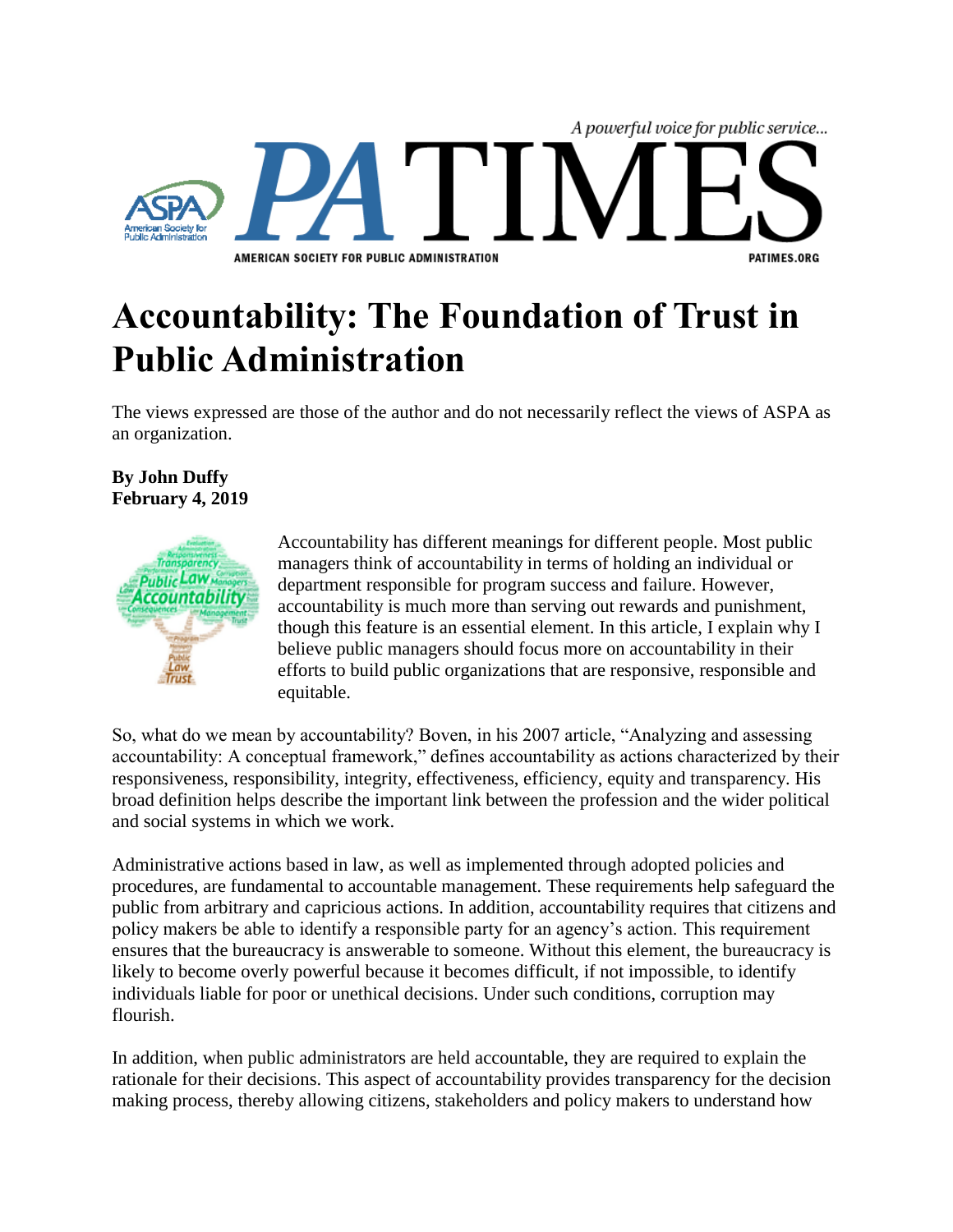decisions are made that may affect their daily lives. Transparency too sheds light on how public monies are spent. Transparency also makes it possible to determine if the decisions are fair and equitable.

Another central aspect of accountability is that public administrators are required to conduct their work in a moral manner, so that the greatest good is promoted. Indeed, most professional organizations for public administrators have codes of conduct that call for ethics, truthfulness and honesty in daily work. And when public administrators fail to meet these ethical standards, accountability requires an explanation for the failure, consequences for the responsible party and a requirement to correct the failure through some agreed upon adopted mechanisms.

Program evaluation and performance measurements have crucial roles in furthering accountability. Program evaluation is one way to assess an agency's performance by considering the merit of programs and their ability to achieve agreed upon goals. Performance measurement furthers accountability through its emphasis on program operations and results. Through performance measurements we gain insight into how efficient, effective and equitable an agency's programs are. These are all key elements of accountability.

Accountability, when conducted properly, also promotes organizational learning. Public administrators who seek to create successful agencies use accountability tools to identify both successes and failures and understand the reasons for these results. Knowing how a success was achieved or why a failure occurred provides information on what to replicate and what to avoid in the future.

When all of these aspects of accountability are pursued together, it becomes possible to build trusting relationships between public managers, the citizens and policy makers. Trusting relationships are crucial to effective public management because such relationships engender citizen confidence in their public institutions.

Because accountability is fundamental to good public administration, public managers should take actions to enhance it. These actions include:

- Clearly identifying responsible parties for all agency operations and programs.
- Using the information obtained through accountability efforts to hold people responsible for their actions.
- Being honest and transparent in people's actions and decisions.
- Involving stakeholders (citizens, policy makers and interested parties) in all phases of program development and implementation, including problem definition and solution generation.
- Using strategic planning to better understand future challenges and potential responses.
- Effectively using performance measurement to monitor programs to include trend analysis and benchmarking, and making adjustments when necessary.
- Regularly using program evaluation to determine if programs are actually needed, and if so, to ensure that their original purpose and theory of change meets the program's goals and objectives.